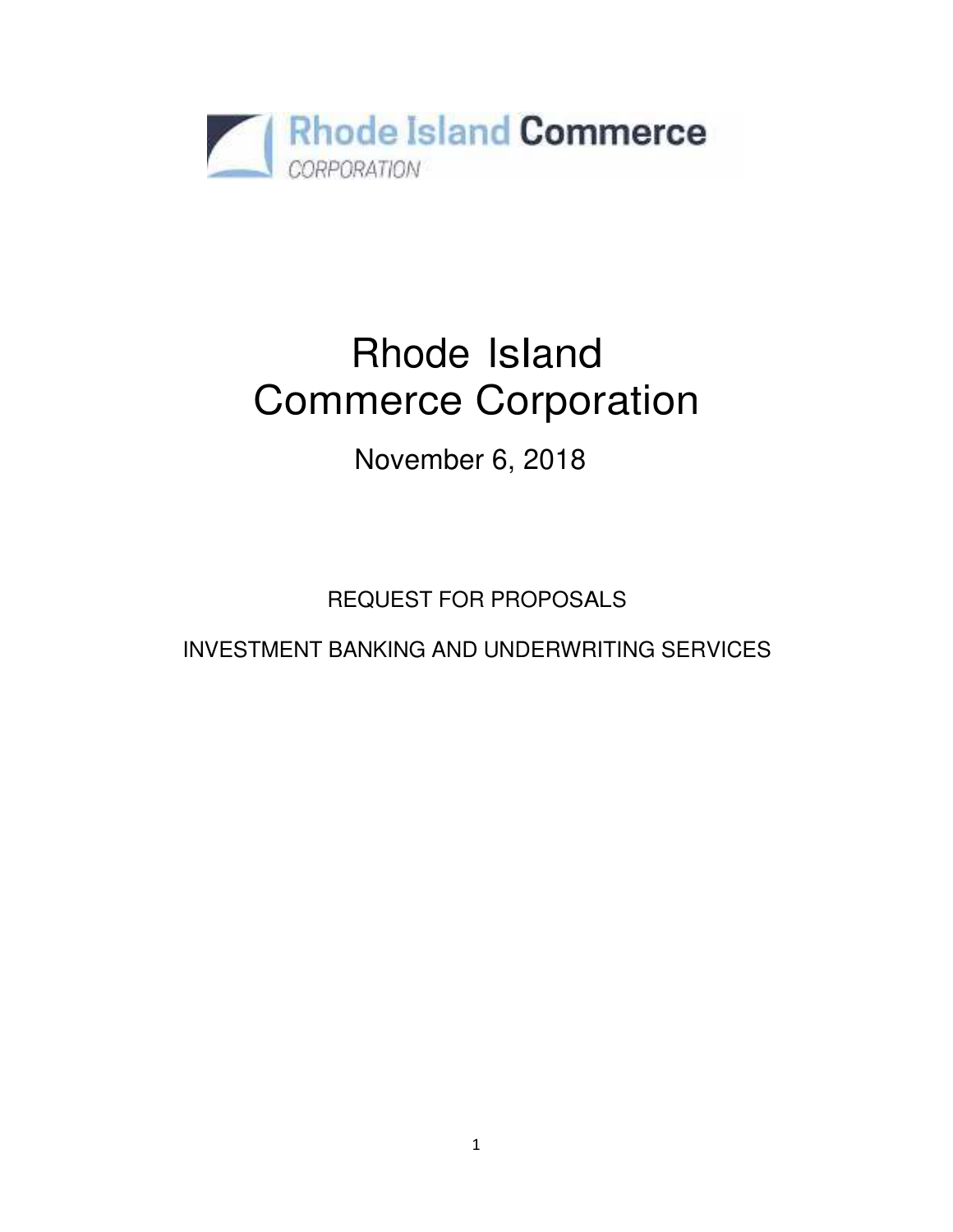#### **REQUEST FOR PROPOSAL**

#### **For:**

# INVESTMENT BANKING AND UNDERWRITING SERVICES

This document constitutes a Request for Proposal ("RFP"), in a competitive format, from qualified firms. This request is an offer by the Corporation to underwrite, in accordance with the terms and conditions of this RFP, the services proposed by the successful firm(s), by contract.

The respondents ("Proposers") to this RFP shall provide a proposal, in accordance with the terms and conditions set forth herein, to provide all or part of services to the Corporation as described in the Scope of Work.

#### **PROJECT OVERVIEW**

The Rhode Island Commerce Corporation (the "Corporation") is seeking proposals from firms with experience in providing investment banking and underwriting services to serve as Senior Managing Underwriter or Co-Senior Managing Underwriter for its proposed \$75,000,000 Revenue Bonds - Historic Structures Tax Credit Financing Bond Program, Series 2019 A (Federally Taxable) (the "Bonds"). Bond proceeds will: (1) provide funds from which the State's General Fund would be reimbursed for the State's historic tax credit liabilities; and (2) pay costs of issuance in connection with the Bonds. The Bonds will be issued under the Corporation's 2009 Master Trust Indenture dated as of June 1, 2009. **The obligation of the State of Rhode Island (the "State") to make payments to the Trustee is subject to annual appropriation by the State General Assembly.**

#### **BACKGROUND**

#### Rhode Island Commerce Corporation

The Corporation was authorized, created, and established in 1974 by an Act of the General Assembly of the State for the purpose of acquiring and developing real and personal property to promote economic development in the State. The Corporation, a governmental agency and public instrumentality of the State, has a distinct legal existence from the State and has the power to issue industrial development bonds and revenue bonds to accomplish its corporate purpose. In 2013, the General Assembly of the State passed legislation that changed the name of the Rhode Island Economic Development Corporation to the Rhode Island Commerce Corporation effective as of January 1, 2014.

#### The Historic Tax Credit Program

In the 2001 Session, the Rhode Island General Assembly passed enabling legislation for the State of Rhode Island's Historic Structures Tax Credit. This tax credit allows a taxpayer to receive a tax credit equal to thirty percent (30%) of the qualified rehabilitation expenditures made in the substantial "rehabilitation of a certified historic structure." To qualify, such expenditures must be made on structures that are "either: (i) depreciable under the Internal Revenue Code, or (ii) made with respect to property (other than the principal residence of the owner) held for sale by the owner." The legislation was made effective for January 1, 2002 with retroactivity back to January 1, 2000. The credits are transferable and can be carried forward for ten years. The tax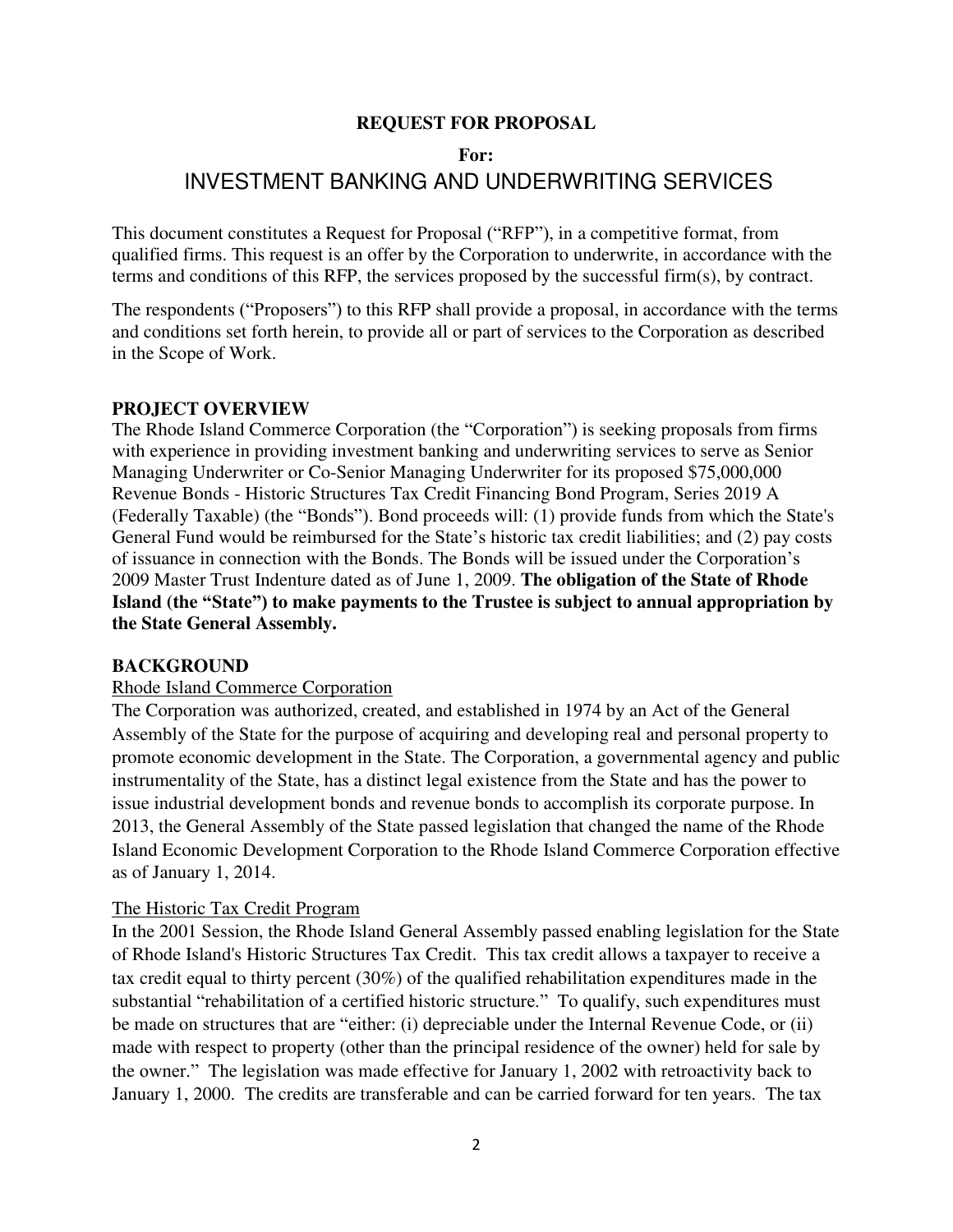credits can be used to offset the tax liability of a taxpayer in several tax categories, the most significant being personal income tax.

In the 2008 Session, the Rhode Island General Assembly enacted legislation that authorizes the Rhode Island Commerce Corporation (formerly known as the Rhode Island Economic Development Corporation) to issue up to \$356.2 million in bonds to provide funds from which the general fund would be reimbursed for the State's historic tax credit liabilities ("Historic Preservation Tax Credit Fund"). The Corporation issued bonds in the amount of \$150 million on June 25, 2009 and \$75 million on June 15, 2016 which are secured by payment obligations of the State subject to annual appropriation by the Rhode Island General Assembly. In 2008 the General Assembly of the State also placed a moratorium on new projects eligible for the Historic Preservation Tax Credit program, lowered the effective credits for ongoing projects to twentytwo percent (22%) from twenty-seven and three quarter percent (27.75%) after processing fees, and authorized the State to enter into contracts with developers for the amount of credits that would be awarded upon completion of projects.

### **SCOPE OF WORK**

The managing underwriter(s) selected will be expected to work closely with representatives of the Corporation, the State and other members of the financing team. The underwriting firm selected will be expected to provide all of the services typically provided by the senior manager on the negotiated sale including, but not limited to:

- Conduct, as appropriate, a detailed assessment of the financing structures for the Bonds. The assessment may include recommendations on aspects of the Bonds including, but not limited to, the timing of the sale, maturity schedule, amortization structure, and call provisions that provide the best value to the Corporation;
- Run cash flows needed for the sale of Bonds, based upon the agreed upon financing plan;
- Assist the Corporation and its Financial Advisor, as required, in the preparation and presentation of information regarding the financing plan and the Corporation's credit to the rating agencies, investors and other entities as needed;
- Attend working group meetings, conference calls and other related discussions as requested;
- Work closely with all other transaction professionals to ensure the financing schedule is followed;
- Analyze market conditions prior to, during, and after the sale of Bonds and advise the Corporation and its Financial Advisor with regard to market timing;
- Assume primary responsibility for all activities associated with marketing the Bonds, including developing a marketing plan and executing a marketing strategy to minimize the interest rates paid by the Corporation;
- Schedule and participate in, as required, all necessary informational meetings for prospective investors prior to the issuance of the Bonds;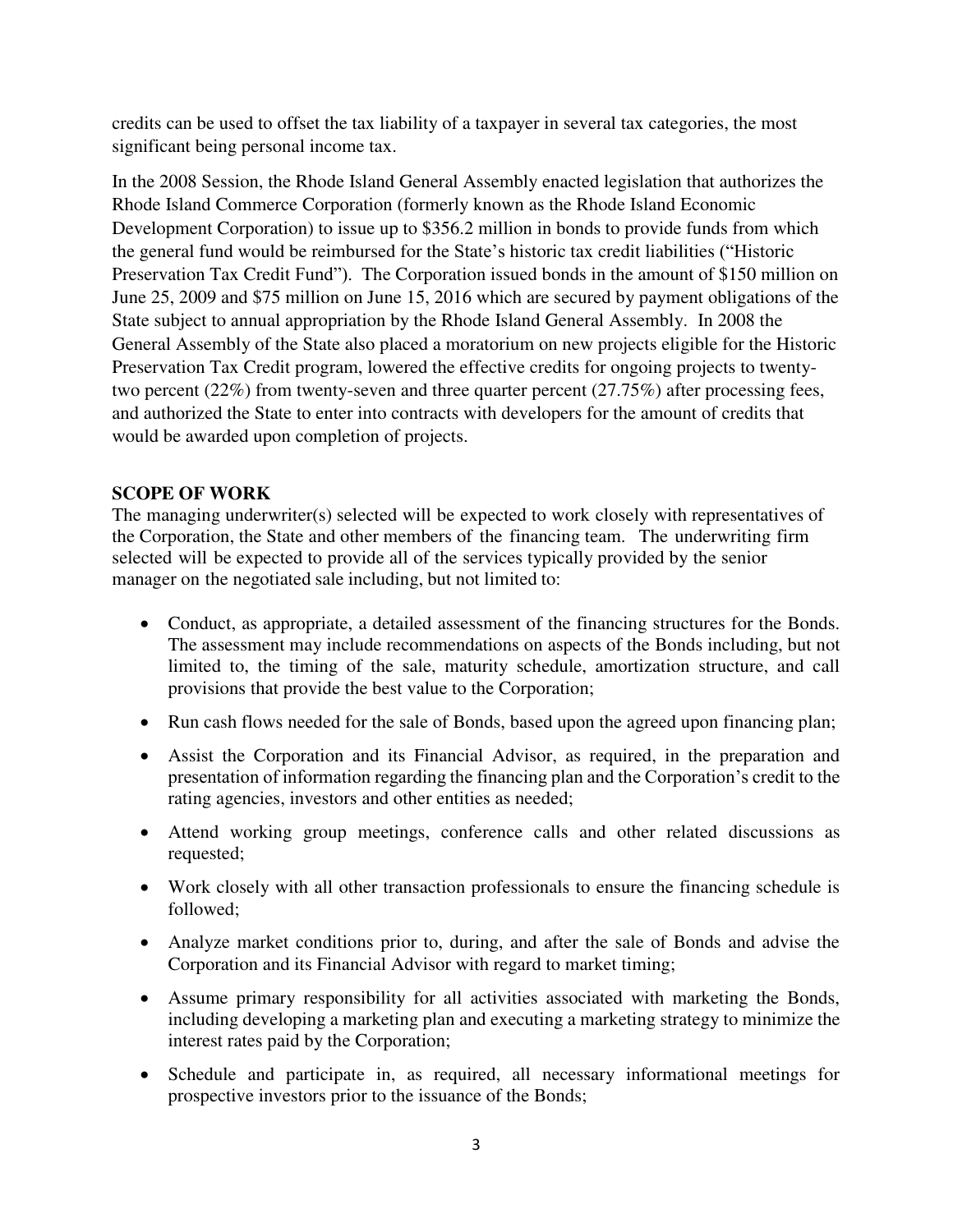- Manage the sale, direct the activities of the underwriting syndicate, run the books during the pricing and allocate the Bonds in accordance with industry practice and any objectives mutually agreed upon by the financing team;
- Provide pricing information and purchase the Bonds upon terms and conditions mutually acceptable to the Corporation and any co-managers;
- Supervise the closing of the transaction and the transfer of funds;
- Prepare a post-sale analysis to record market conditions, investor allocation of bonds, rates received by comparable issues at the time of sale and other necessary information as required by the Corporation; and
- Provide continuing and on-going secondary market support of the Corporation's bonds after the closing of the transactions.

# **QUALIFICATIONS**

# A. Qualifications of the Respondent

1. State the name of your firm, address and telephone number, and the name and title of the person who will serve as the key contact for your firm with respect to your proposal.

State whether you wish to be considered as book-running senior manager or comanaging underwriter. If your firm is not selected as book-running senior manager, state if you are willing to serve as a co-manager.

- 2. Please provide a brief introduction to your firm. Describe the businesses in which it is engaged, the number of employees, and number of offices.
- 3. Describe your firm's commitment to municipal finance. Describe any actions taken to either increase or decrease the size of your municipal finance department in the past 18 months. Provide the number of employees in your municipal finance department and municipal sales underwriting and trading department, as of the date of your proposal.
- 4. Describe your firm's municipal finance presence in the State of Rhode Island. Please provide the number of employees and number of offices in Rhode Island that are involved in municipal finance business. Please also provide your firm's experience on municipal financings in the State of Rhode Island.
- 5. State the total capital and net available capital position of your firm as of June 30, 2018
- 6. Discuss actual situations where your firm, as book-running manager, used its capital to successfully complete large underwritings in volatile markets.
- 7. State whether there are any pending investigations or completed investigations within the past five years by the SEC or any other regulatory body regarding the conduct of your firm or the firm's management. In addition, disclose any relationship, contractual or otherwise, that your firm has with the Corporation.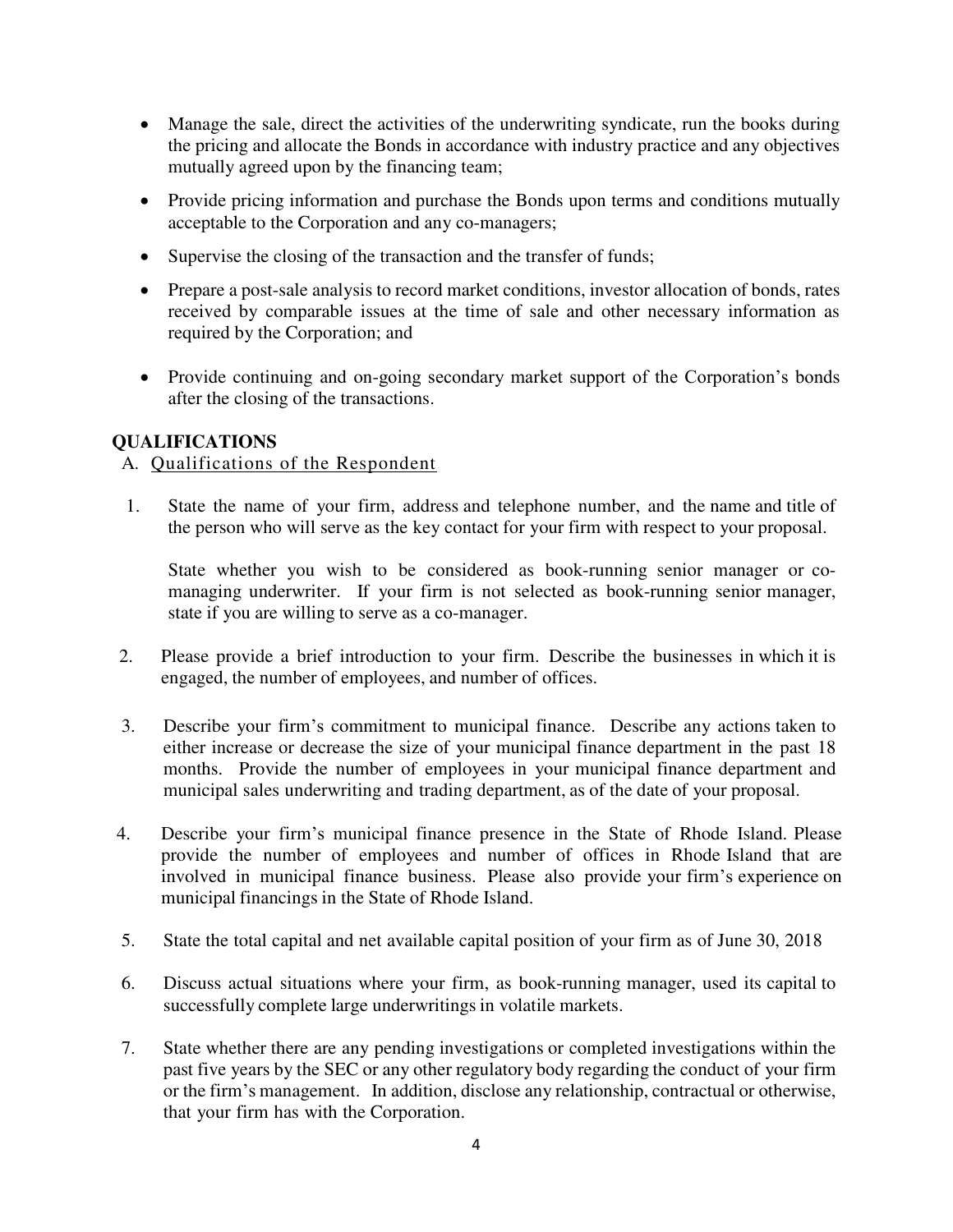8. State whether there is currently any litigation between your firm and the State of Rhode Island or related entities.

# B. Qualifications of Individuals Assigned to the Engagement

1. Please identify the individual who will be the lead day-to-day representative of your firm on this financing. Provide a brief description of that person's experience serving in a similar lead role on other financings for state level clients. Identify not more than two other people who will also be part of your firm's day-to-day team on this financing. Explain the roles each would play and provide a brief description of their experience with airport financings.

As an appendix to your proposal, please include resumes for each of the persons identified.

- 2. Please provide three references for the person identified in the question above as your lead day-to-day representative on this financing.
- 3. Please discuss your firm's recommended plan of finance for the Corporation's proposed Bonds. Include a discussion on the need for a debt service reserve fund to support the Bonds and recommended pre-payment provisions (if any).
- 4. Please comment on current market conditions. Include any strategies you would suggest in the marketing and distribution of the Bonds. Please include a proposed taxable scale by maturity for the proposed 9-year taxable bonds and include the date the scale was generated. The proposed Bonds are expected to be rated "AA-" by Fitch and S&P.

# **FEES**

- 1. Please present the fees you would propose to charge if your firm were selected to serve as the Corporation's senior managing underwriter on this issue, broken down as follows: average takedown, management fee (if any) and underwriter's expenses. In addition, please provide the following information:
- a. The takedowns you would propose by maturity.
- b. Provide a breakdown of the types of expenses on the transaction for which your firm would expect to be reimbursed and provide an estimate for each (including underwriter's counsel and State PFMB Fees).

# **CRITERIA FOR SELECTION**

Proposals will be evaluated by the Corporation, which will be seeking to distinguish which proposer has, through the appropriate combination of several criteria, the abilities to best perform the required services to the satisfaction of the Corporation. While some criteria may be ranked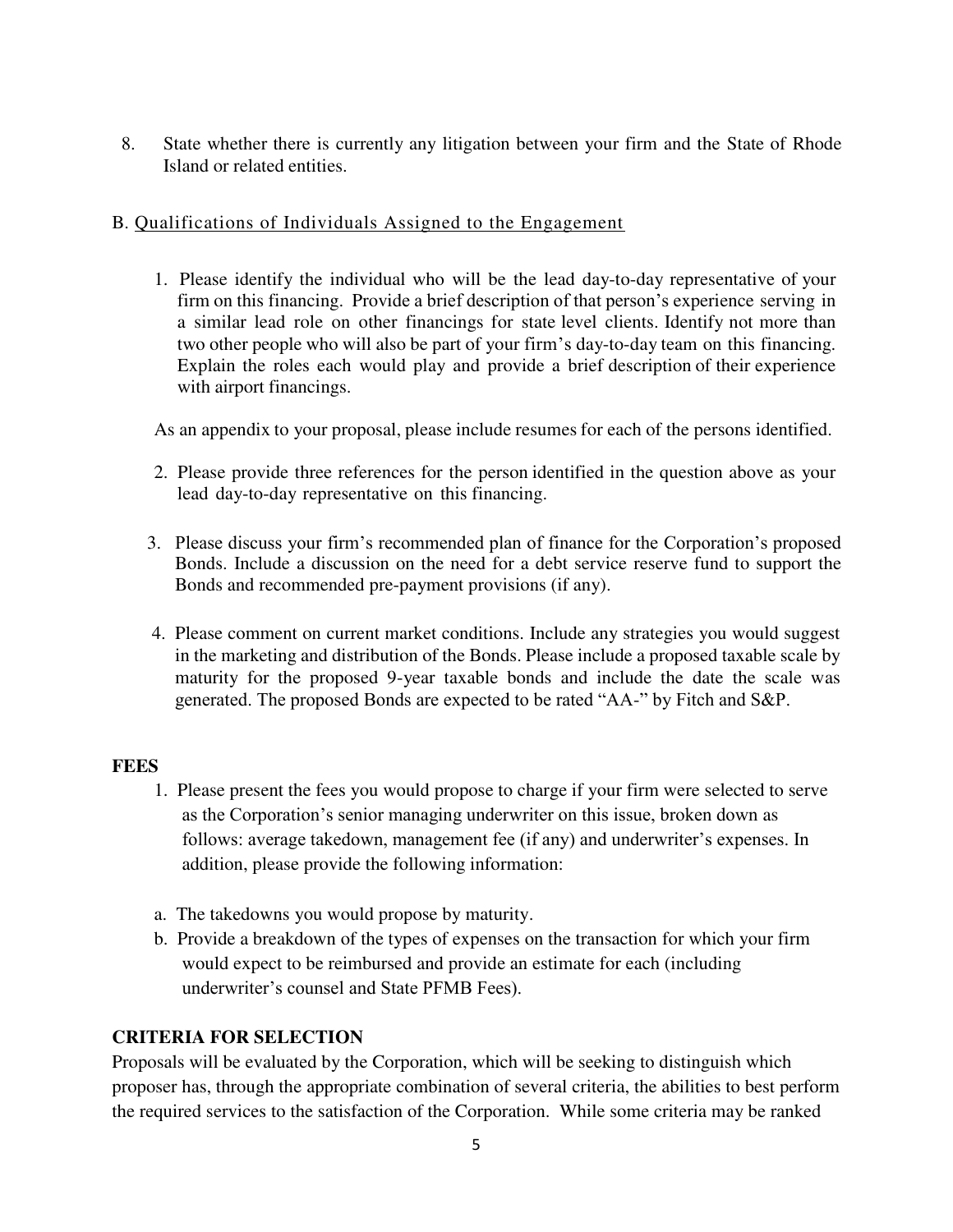differently than others in the selection process, the proposal that achieves the highest overall ranking will be considered top-ranked by the Corporation. The proposals will be evaluated using the following criteria:

### **Evaluation Criteria**

|                                                                             | <b>Points</b> |
|-----------------------------------------------------------------------------|---------------|
| Qualifications and experience of the Respondent & Individuals Assigned to   | 30            |
| the Engagement                                                              |               |
| Plan of finance including marketing and distribution of the bonds           | 30            |
| <b>Understanding of Key Financing Issues Related to State Appropriation</b> | 20            |
| <b>Bond Financings</b>                                                      |               |
| <b>Fees</b>                                                                 | 20            |
| <b>MBE/WBE/DisBE Participation</b> (additional potential points)            | h             |
| <b>Total</b>                                                                | 106           |

- 1. ISBE Participation Evaluation (see below for scoring)
	- a. The Rhode Island Commerce Corporation encourages MBE/WBE/DisBE participation in this Request. In accordance with Title 37, Chapter 14.1, and Title 37, Chapter 2.2 of the Rhode Island General laws, the Corporation reserves the right to apply additional consideration to MBE/WBE/DisBE up to six (6) additional points in the scoring evaluation as provided below:
	- b. Calculation of ISBE Participation Rate
		- i. ISBE Participation Rate for Non-ISBE Vendors. The ISBE participation rate for non-ISBE vendors shall be expressed as a percentage and shall be calculated by dividing the amount of non-ISBE vendor's total contract price that will be subcontracted to ISBEs by the non-ISBE vendor's total contract price. For example, if the non-ISBE's total contract price is \$100,000.00 and it subcontracts a total of \$12,000.00 to ISBEs, the non-ISBE's ISBE participation rate would be 12%.
		- ii. ISBE Participation Rate for ISBE Vendors. The ISBE participation rate for ISBE vendors shall be expressed as a percentage and shall be calculated by dividing the amount of the ISBE vendor's total contract price that will be subcontracted to ISBEs and the amount that will be self-performed by the ISBE vendor by the ISBE vendor's total contract price. For example, if the ISBE vendor's total contract price is \$100,000.00 and it subcontracts a total of \$12,000.00 to ISBEs and will perform a total of \$8,000.00 of the work itself, the ISBE vendor's ISBE participation rate would be 20%.
	- c. Points for ISBE Participation Rate:
		- i. The vendor with the highest ISBE participation rate shall receive the maximum ISBE participation points. All other vendors shall receive ISBE participation points by applying the following formula: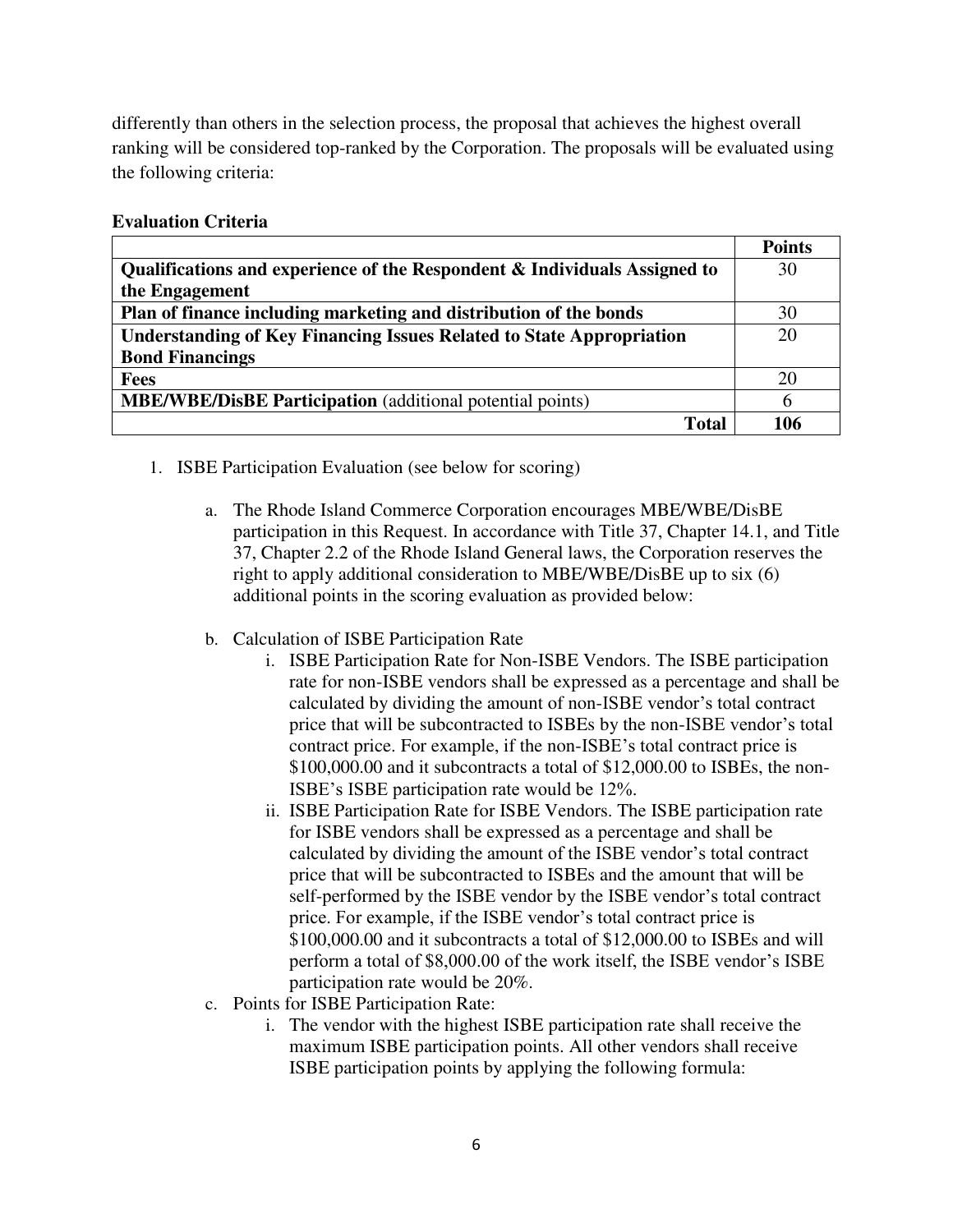(Vendor's ISBE participation rate ÷ Highest ISBE participation rate X Maximum ISBE participation points)

For example, assuming the weight given by the RFP to ISBE participation is 6 points, if Vendor A has the highest ISBE participation rate at 20% and Vendor B's ISBE participation rate is 12%, Vendor A will receive the maximum 6 points and Vendor B will receive  $(12\% \div 20\%)$  x 6 which equals 3.6 points.

See Appendix A for information and the MBE, WBE, and/or Disability Business Enterprise Participation Plan form(s). Bidders are required to complete, sign and submit these forms with their overall proposal in a sealed envelope. Please complete separate forms for each MBE, WBE and/or Disability Business Enterprise subcontractor/supplier to be utilized on the solicitation

**NOTE:** Designated Corporation staff and selected advisors will evaluate the written proposals. The Corporation may at any time during the evaluation process seek clarification from Proposers regarding any information contained within their proposal. Final scores for each respondent will reflect a consensus of the evaluations.

Any attempt by a Proposer to contact a member of Corporation staff or selected advisors outside the RFP process, in an attempt to gain knowledge or an advantage, may result in disqualification of Proposer.

# **INSTRUCTIONS AND NOTIFICATIONS TO PROPOSERS**

1. Potential proposers are advised to review all sections of this RFP carefully and to follow instructions completely, as failure to make a complete submission as described elsewhere herein may result in rejection of the proposal.

2. Alternative approaches and/or methodologies to accomplish the desired or intended results of this procurement are solicited. However, proposals that depart from or materially alter the terms, requirements, or scope of work defined by this RFP will be rejected as being non-responsive.

3. All costs associated with developing or submitting a proposal in response to this RFP, or to provide oral or written clarification of its content, shall be borne by the proposer. The Corporation assumes no responsibility for such costs.

4. Proposals are considered to be irrevocable for a period of not less than 120 days following the date set for submission of proposals.

5. All pricing submitted will be considered to be firm and fixed unless otherwise indicated herein.

6. Proposals misdirected to other locations, or that are otherwise not present at the Rhode Island Commerce Corporation by the submission deadline for any cause will be determined to be late and will not be considered. For the purposes of this requirement, the official time and date shall be that of the time clock in the reception area of the Rhode Island Commerce Corporation.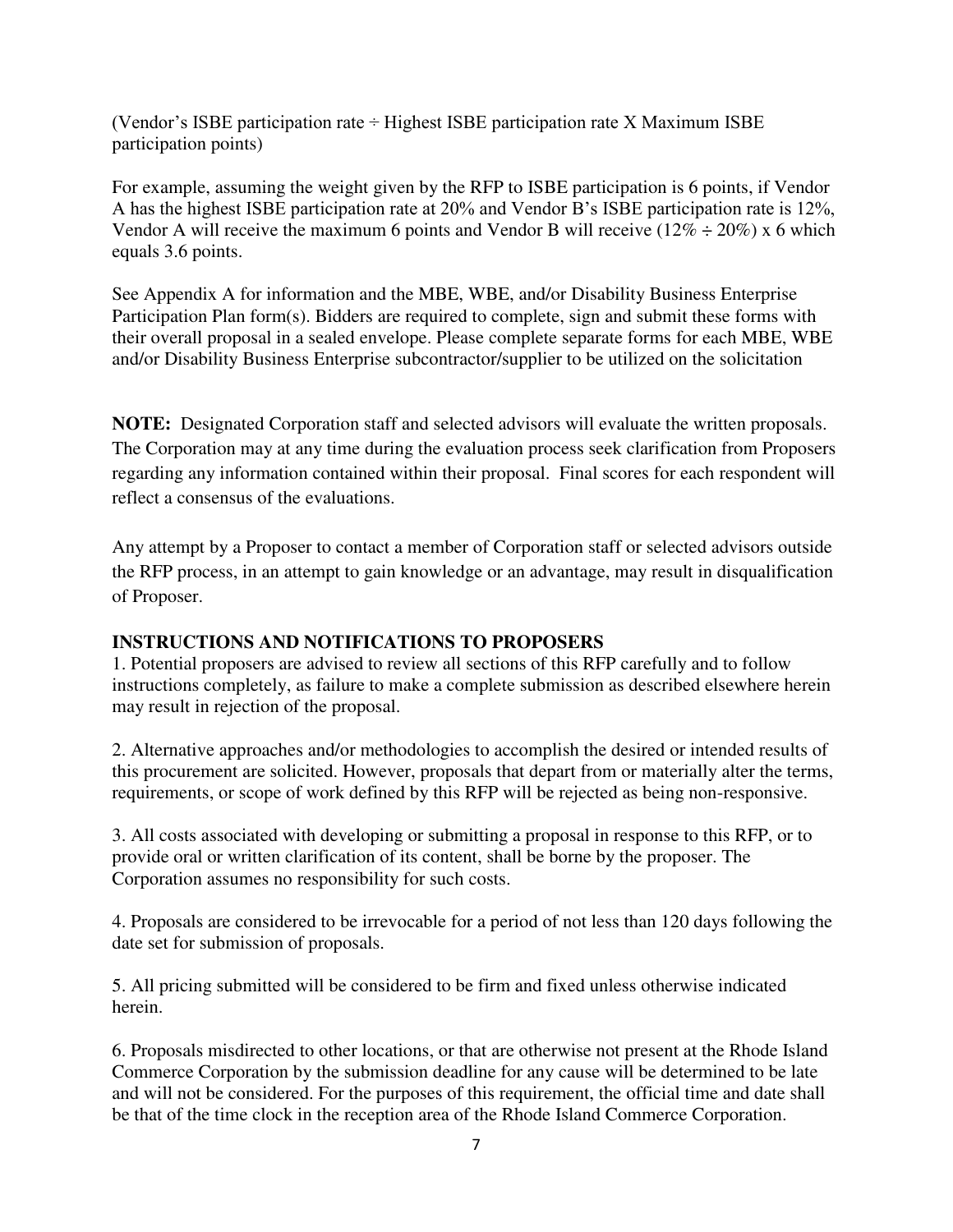7. All proposals should identify the proposed team of professionals, including those employed by subcontractors, if any, along with respective areas of expertise and relevant credentials. Proposers should also provide a delineation of the portion of the scope of work for which each of these professionals will be responsible.

8. All proposals should include the proposer's FEIN or Social Security number as evidenced by a W9, downloadable from [www.purchasing.ri.gov](file://///prapp12/data$/ACCOUNTING/REQUEST%20FOR%20PROPOSALS%20FOLDER/2016%20RFP) 

9. All proposals should include a completed RFP Response Certification Cover Form, included in this document.

10. Awarding this RFP is based on the Evaluation Criteria set forth in this RFP. Vendors are advised, however, that all materials and ideas submitted as part of this proposal and during the performance of any award shall be the property of and owned by the Corporation, which may use any such materials and ideas.

11. Interested parties are instructed to peruse the Corporation's website ([www.commerceri.com\)](file://///prapp12/data$/ACCOUNTING/REQUEST%20FOR%20PROPOSALS%20FOLDER/2016%20RFP) on a regular basis, as additional information relating to this solicitation may be released in the form of an addendum to this RFP. Addenda will also be posted to the Rhode Island State Division of Purchases' website at [www.purchasing.ri.gov.](http://www.purchasing.ri.gov/)

12. Equal Employment Opportunity (R.I. Gen. Laws § 28-5.1-1, et seq.) – § 28- 5.1-1 Declaration of policy – (a) Equal opportunity and affirmative action toward its achievement is the policy of all units of Rhode Island state government, including all public and quasi-public agencies, commissions, boards and authorities, and in the classified, unclassified, and nonclassified services of state employment. This policy applies to all areas where State dollars are spent, in employment, public services, grants and financial assistance, and in state licensing and regulation.

13. In accordance with Title 7, Chapter 1.2 of the General Laws of Rhode Island, no corporation organized under the laws of another state or country shall have the right to transact business in Rhode Island until it shall have procured a Certificate of Authority to do so from the Rhode Island Secretary of State (401-222-3040). **This is a requirement only of the successful bidder.**

14. The agency should be aware of the State's Minority Business Enterprise (MBE) requirements, which address the State's goal of ten percent (10%) participation by MBE's in all procurements. For further information, visit the website [www.mbe.ri.gov.](http://www.mbe.ri.gov/)

15. The Corporation reserves the right to award to one or more Proposers.

# **PROPOSAL REQUIREMENTS -** Campaign Finance Compliance

Every person or business entity providing goods or services at a cost of \$5,000 cumulated value is required to file an affidavit regarding political campaign contributions with the RI State Board of Elections even if no reportable contributions have been made (RI General Law 17-27). Forms may be obtained at Board of Elections, Campaign Finance Division, 50 Branch Avenue, Providence, RI 02904, (401-222-2056).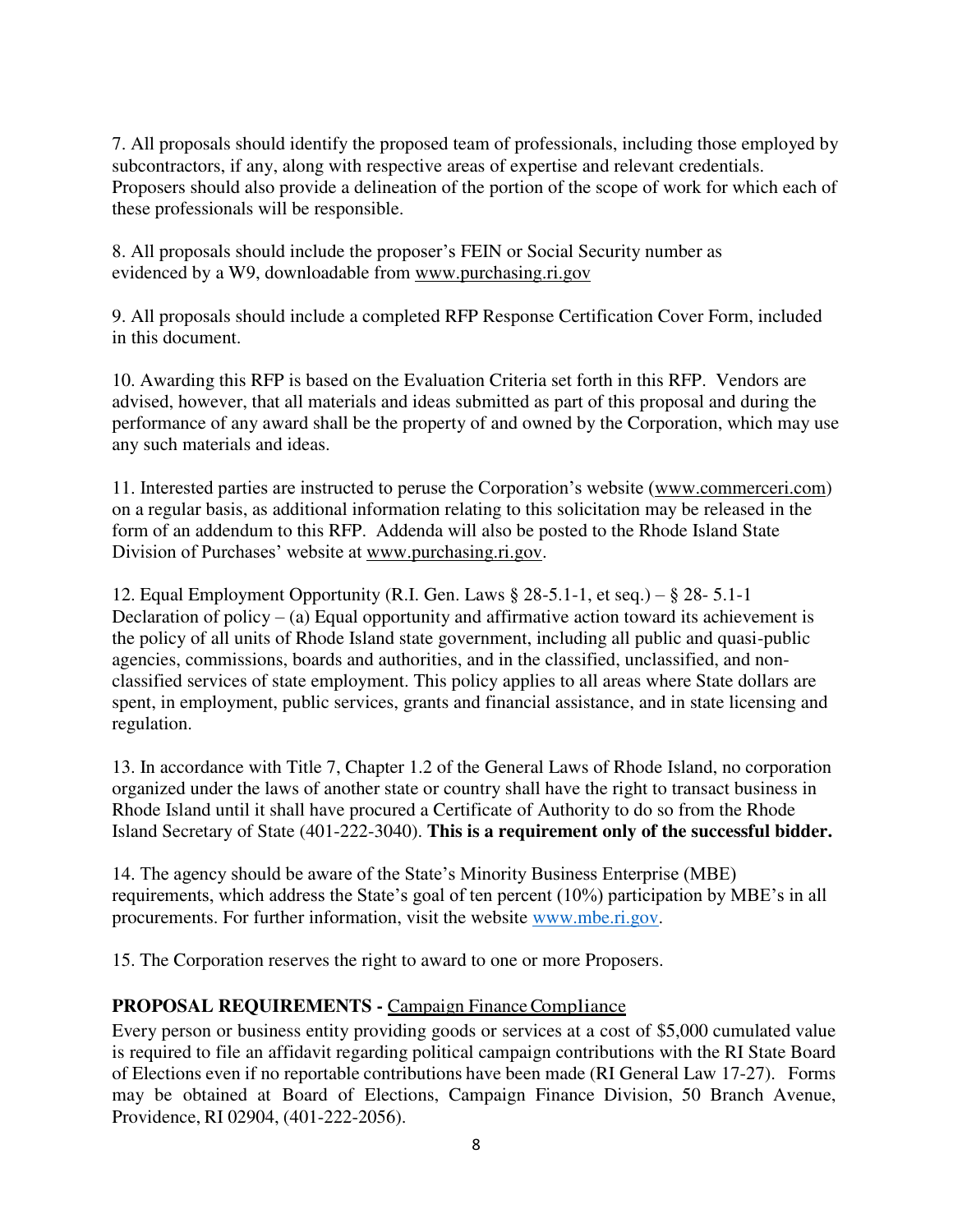Major State Decision-Maker

Does any Rhode Island "Major State Decision-Maker", as defined below, or the spouse or dependent child of such person, hold (i) a ten percent or greater equity interest, or (ii) a \$5,000 or greater cash interest in this business?

For purposes of this question, "Major State Decision-Maker" means:

- (i) All general officers; and all executive or administrative head or heads of any state executive agency enumerated in R.I.G.L § 42-6-1 as well as the executive or administrative head or heads of state quasi-public corporations, whether appointed or serving as an employee. The phrase "executive or administrative head or heads" shall include anyone serving in the positions of president, senior vice president, general counsel, director, executive director, deputy director, assistant director, executive counsel or chief of staff;
- (ii) All members of the general assembly and the executive or administrative head or heads of a state legislative agency, whether appointed or serving as an employee. The phrase "executive or administrative head or heads" shall include anyone serving in the positions of director, executive director, deputy director, assistant director, executive counsel or chief of staff; and
- (iii) All members of the state judiciary and all state magistrates and the executive or administrative head or heads of a state judicial agency, whether appointed or serving as an employee. The phrase "executive or administrative head or heads" shall include anyone serving in the positions of director, executive director, deputy director, assistant director, executive counsel, chief of staff or state court administrator.

If your answer is "Yes", please identify the Major State Decision-Maker, specify the nature of their ownership interest, and provide a copy of the annual financial disclosure required to be filed with the Rhode Island Ethics Commission pursuant to R.I.G.L. §36- 14-16, 17 and 18.

#### **PROPOSAL SUBMISSION**

Responses to this RFP are due **by Tuesday, November 20, 2018 by 2:00pm**. One (1) electronic (PDF) version on thumb drive or disk and eight (8) printed copies of the complete proposal must be mailed or hand-delivered in a sealed envelope marked:

> Rhode Island Commerce Corporation Attention: Underwriting Services RFP 315 Iron Horse Way, Suite 101 Providence, RI 02908

**Note: No phone calls and late responses will be accepted and responses received via electronic submission only will be disqualified.**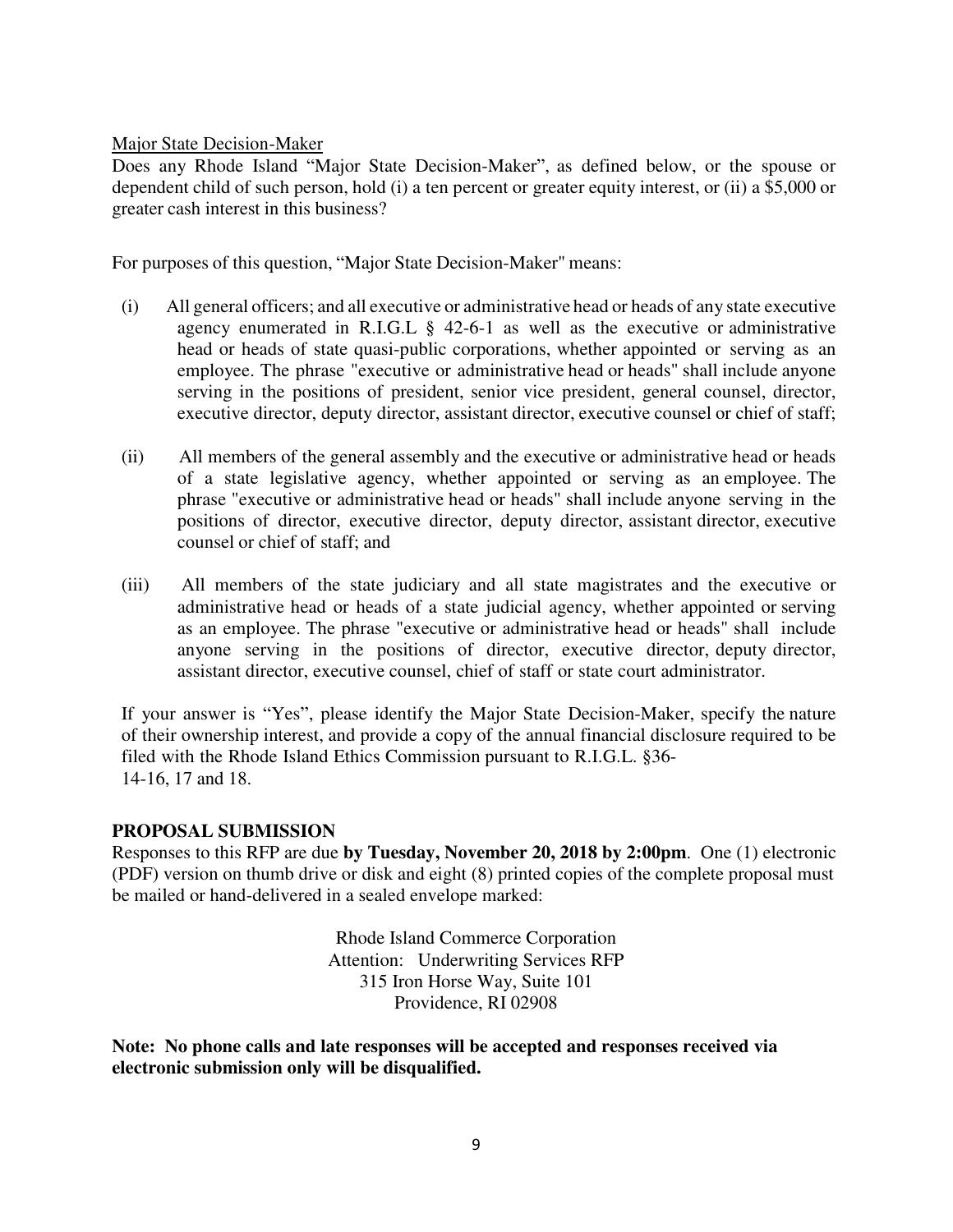Questions, interpretations, or clarifications concerning this RFP should be directed by e-mail to william.ash[@commerceri.com](mailto:william.ash@commerceri.com) no later than 2:00 pm on Tuesday, November 13, 2018. Responses to questions, interpretations, or clarifications concerning this RFP will be posted online via addendum at [www.commerceri.com](http://www.commerceri.com/) and [www.purchasing.ri.gov](http://www.purchasing.ri.gov/) on Thursday, November 15, 2018 to ensure equal awareness of important facts and details.

The Corporation accepts no financial responsibility for any costs incurred by a firm in either responding to this RFP, participating in oral presentations, or meeting with the Corporation prior to being hired. The proposals in response to this RFP become the property of the Corporation and may be used by the Corporation in any way it deems appropriate. By submitting a proposal, the firm certifies that it has fully read and understands the RFP, has full knowledge of the scope of work to be provided, and accepts the terms and conditions under which the services are to be performed.

The Corporation reserves the right to interview some, all, or none of the firms responding to this RFP based solely on its judgment as to the firm's proposals and capabilities. The Corporation reserves the right to request and consider additional information from submitters and to reject any and all submittals on any basis without disclosing the reason. No firm may withdraw their submittal for at least 120 days after the time and date set for submission.

The Corporation reserves the right to waive any irregularities and technical defects. The Corporation reserves the right to modify, amend or waive any provision of this RFP, prior to the issuance of a contract for these services.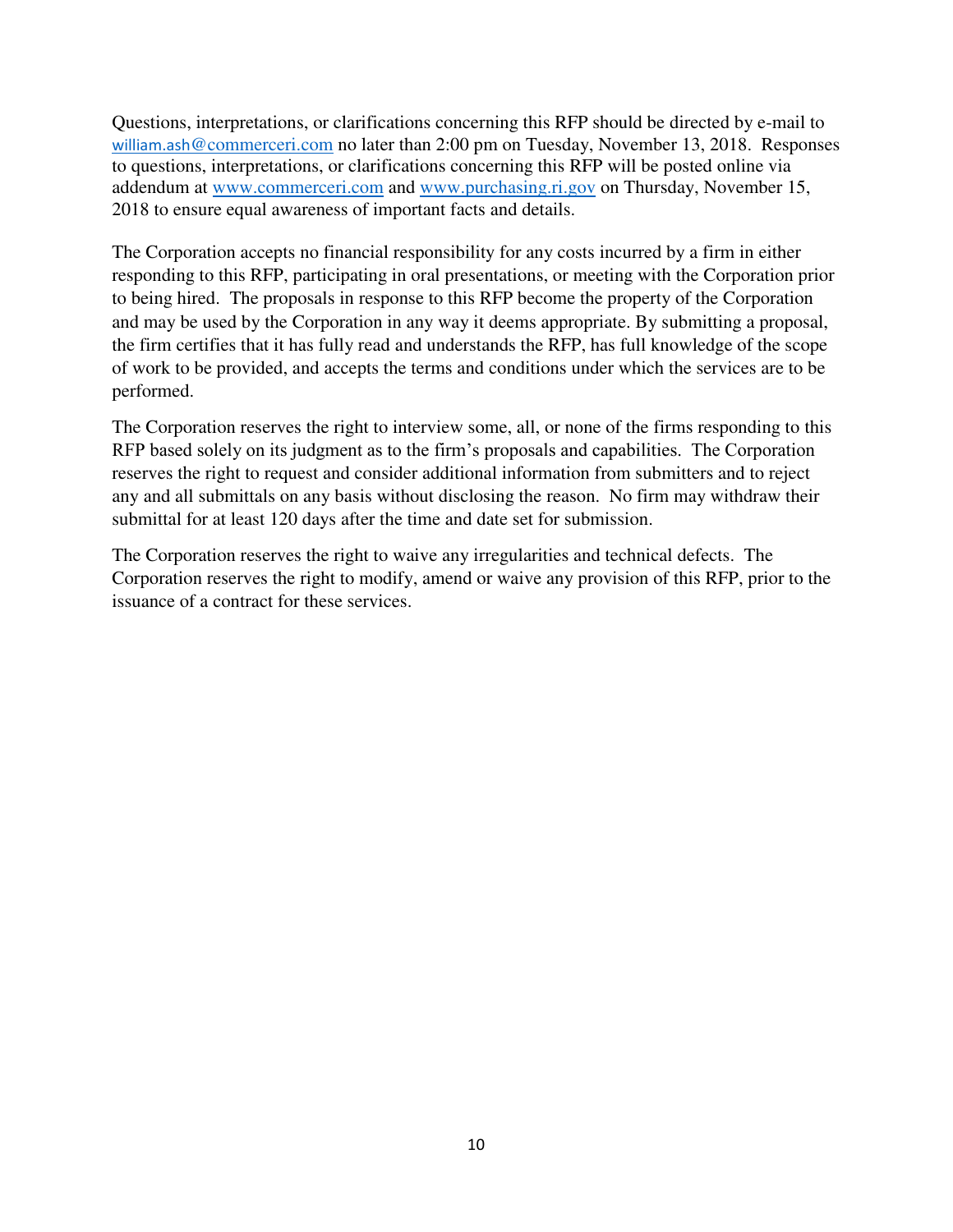# APPENDIX A

# **PROPOSER ISBE RESPONSIBILITIES AND MBE, WBE, AND/OR DISABILITY BUSINESS ENTERPRISE PARTICIPATION FORM**

#### **A. Proposer's ISBE Responsibilities (from 150-RICR-90-10-1.7.E)**

- 1. Proposal of ISBE Participation Rate. Unless otherwise indicated in the RFP, a Proposer must submit its proposed ISBE Participation Rate in a sealed envelope or via sealed electronic submission at the time it submits its proposed total contract price. The Proposer shall be responsible for completing and submitting all standard forms adopted pursuant to 105-RICR-90-10-1.9 and submitting all substantiating documentation as reasonably requested by either the Using Agency's MBE/WBE Coordinator, Division, ODEO, or Governor's Commission on Disabilities including but not limited to the names and contact information of all proposed subcontractors and the dollar amounts that correspond with each proposed subcontract.
- 2. Failure to Submit ISBE Participation Rate. Any Proposer that fails to submit a proposed ISBE Participation Rate or any requested substantiating documentation in a timely manner shall receive zero (0) ISBE participation points.
- 3. Execution of Proposed ISBE Participation Rate. Proposers shall be evaluated and scored based on the amounts and rates submitted in their proposals. If awarded the contract, Proposers shall be required to achieve their proposed ISBE Participation Rates. During the life of the contract, the Proposer shall be responsible for submitting all substantiating documentation as reasonably requested by the Using Agency's MBE/WBE Coordinator, Division, ODEO, or Governor's Commission on Disabilities including but not limited to copies of purchase orders, subcontracts, and cancelled checks.
- 4. Change Orders. If during the life of the contract, a change order is issued by the Division, the Proposer shall notify the ODEO of the change as soon as reasonably possible. Proposers are required to achieve their proposed ISBE Participation Rates on any change order amounts.
- 5. Notice of Change to Proposed ISBE Participation Rate. If during the life of the contract, the Proposer becomes aware that it will be unable to achieve its proposed ISBE Participation Rate, it must notify the Division and ODEO as soon as reasonably possible. The Division, in consultation with ODEO and Governor's Commission on Disabilities, and the Proposer may agree to a modified ISBE Participation Rate provided that the change in circumstances was beyond the control of the Proposer or the direct result of an unanticipated reduction in the overall total project cost.

# **B. MBE, WBE, AND/OR Disability Business Enterprise Participation Plan Form:**

Attached is the MBE, WBE, and/or Disability Business Enterprise Participation Plan form. Bidders are required to complete, sign and submit with their overall proposal in a sealed envelope. Please complete separate forms for each MBE, WBE and/or Disability Business Enterprise subcontractor/supplier to be utilized on the solicitation.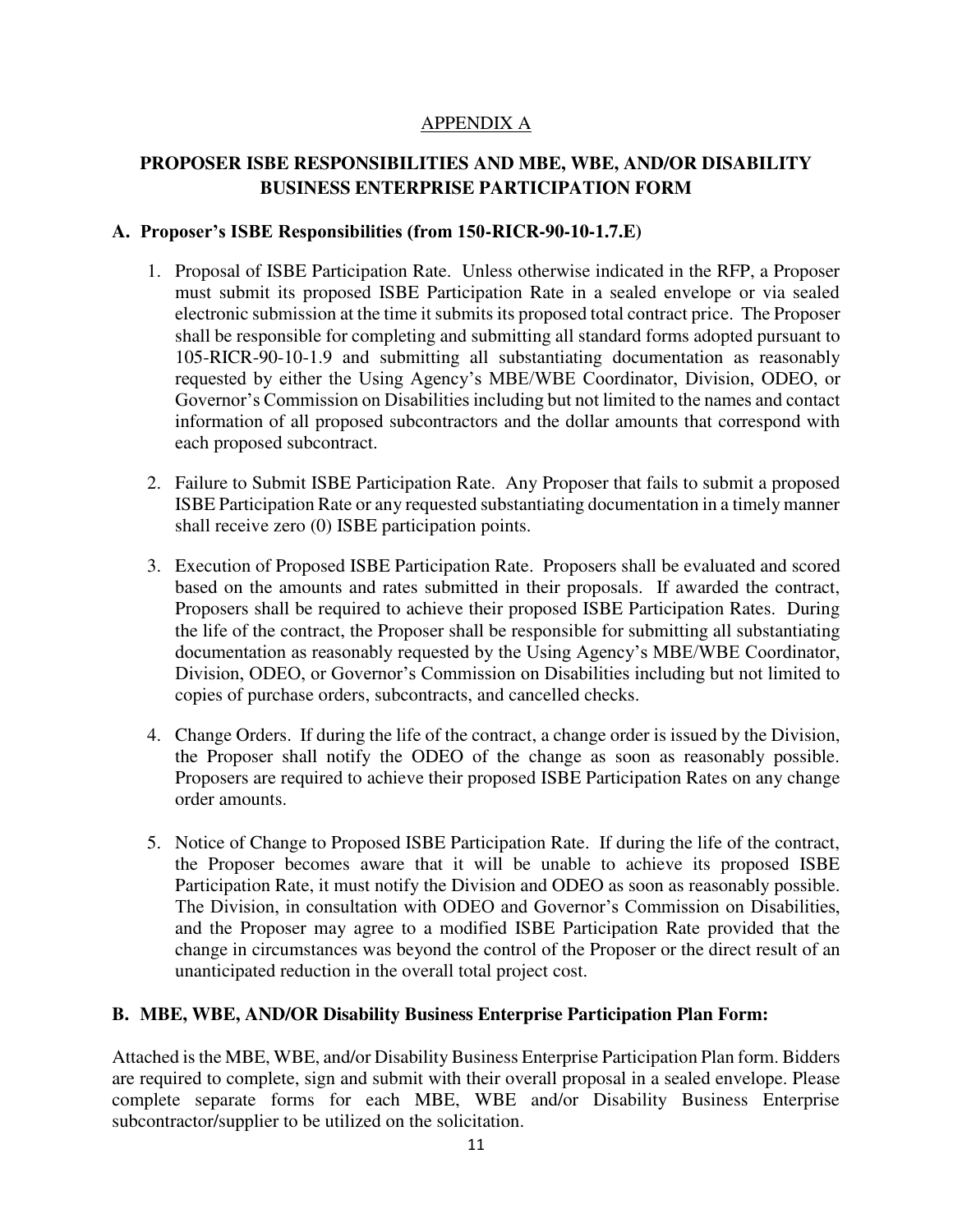# **MBE, WBE, and/or DISABILITY BUSINESS ENTERPRISE PARTICIPATION PLAN**

Bidder's Name:

Bidder's Address:

Point of Contact:

Telephone:

Email:

Solicitation No.:

Project Name:

This form is intended to capture commitments between the prime contractor/vendor and MBE/WBE and/or Disability Business Enterprise subcontractors and suppliers, including a description of the work to be performed and the percentage of the work as submitted to the prime contractor/vendor. Please note that all MBE/WBE subcontractors/suppliers must be certified by the Office of Diversity, Equity and Opportunity MBE Compliance Office and all Disability Business Enterprises must be certified by the Governor's Commission on Disabilities at time of bid, and that MBE/WBE and Disability Business Enterprise subcontractors must self-perform 100% of the work or subcontract to another RI certified MBE in order to receive participation credit. Vendors may count 60% of expenditures for materials and supplies obtained from an MBE certified as a regular dealer/supplier, and 100% of such expenditures obtained from an MBE certified as a manufacturer. This form must be completed in its entirety and submitted at time of bid. **Please complete separate forms for each MBE/WBE or Disability Business Enterprise subcontractor/supplier to be utilized on the solicitation.**

| <b>Subcontractor/Supplier Signature</b>                                                                                |                      |            | <b>Title</b>                          | <b>Date</b>                               |      |
|------------------------------------------------------------------------------------------------------------------------|----------------------|------------|---------------------------------------|-------------------------------------------|------|
| <b>Prime Contractor/Vendor Signature</b>                                                                               |                      |            |                                       | <b>Title</b>                              | Date |
| I certify under penalty of perjury that the forgoing statements are true and correct.                                  |                      |            |                                       |                                           |      |
| Anticipated Date of Performance:                                                                                       |                      |            |                                       |                                           |      |
| Total Contract Value (\$):                                                                                             |                      |            | Subcontract<br>Value $(\$)$ :         | <b>ISBE</b> Participation<br>Rate $(\%):$ |      |
| Detailed Description of Work To Be<br>Performed by Subcontractor<br><b>or</b><br>Materials to be Supplied by Supplier: |                      |            |                                       |                                           |      |
| Email:                                                                                                                 |                      |            |                                       |                                           |      |
| Telephone:                                                                                                             |                      |            |                                       |                                           |      |
| Point of Contact:                                                                                                      |                      |            |                                       |                                           |      |
| Address:                                                                                                               |                      |            |                                       |                                           |      |
| Type of RI Certification:                                                                                              | <b>MBE</b><br>$\Box$ | $\Box$ WBE | $\Box$ Disability Business Enterprise |                                           |      |
| Name of Subcontractor/Supplier:                                                                                        |                      |            |                                       |                                           |      |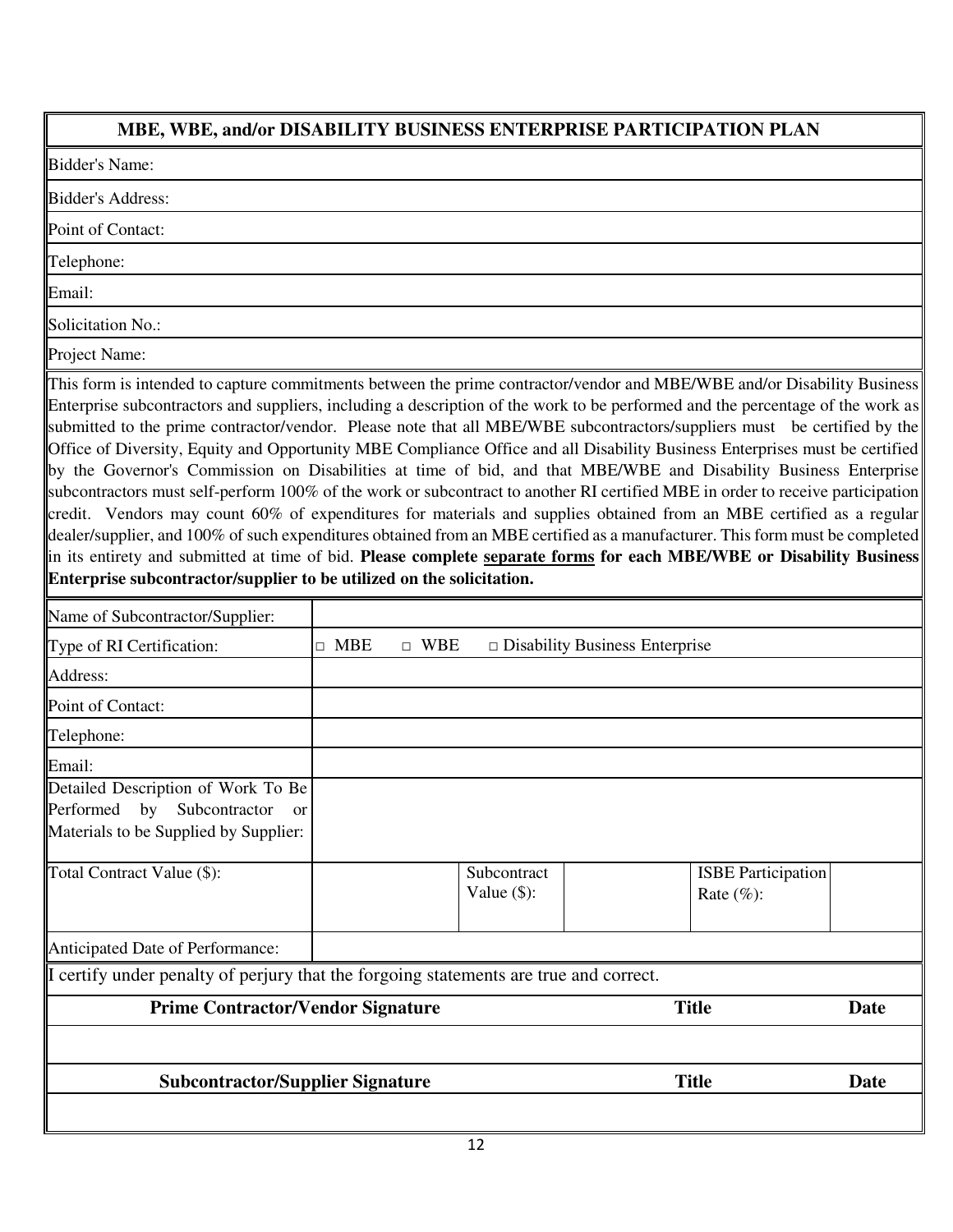Rhode Island Commerce Corporation

# **RFP RESPONSE CERTIFICATION COVER FORM**

**Instruction: to fulfill your RFP response, this form must be completed, printed, signed and included with your submission.** 

#### **SECTION 1 - RESPONDENT INFORMATION**

**RFP Number:** 

**RFP Title:** 

**RFP Respondent Name:** 

**Address:** 

**Telephone:** 

**Fax:** 

**Contact Name:** 

**Contact Title:** 

**Contact Email:** 

# **SECTION 2 —DISCLOSURES**

#### **RFP Respondents must respond to every statement. RFP Responses submitted without a complete response may be deemed nonresponsive.**

*Indicate "Y" (Yes) or "N" (No) for Disclosures 1*-*4, and if "Yes," provide details below* 

\_\_\_\_ 1. State whether the Respondent, or any officer, director, manager, stockholder, member, partner, or other owner or principal of the Respondent or any parent, subsidiary, or affiliate has been subject to suspension or debarment by any federal, state, or municipal governmental authority, or the subject of criminal prosecution, or convicted of a criminal offense within the previous 5 years. If "Yes," provide details below.

\_\_\_\_ 2. State whether the Respondent, or any officer, director, manager, stockholder, member, partner, or other owner or principal of the Respondent or any parent, subsidiary, or affiliate has had any contracts with a federal, state, or municipal governmental authority terminated for any reason within the previous 5 years. If "Yes," provide details below.

\_\_\_\_ 3. State whether the Respondent, or any officer, director, manager, stockholder, member, partner, or other owner or principal of the Respondent or any parent, subsidiary, or affiliate has been fined more than \$5000 for violation(s) of any Rhode Island environmental law(s) by the Rhode Island Department of Environmental Management within the previous 5 years. If "Yes," provide details below.

\_\_\_\_ 4. State whether any officer, director, manager, stockholder, member, partner, or other owner or principal of the Respondent is serving or has served within the past two calendar years as either an appointed or elected official of any state governmental authority or quasi-public corporation, including without limitation, any entity created as a legislative body or public or state agency by the general assembly or constitution of this state.

Disclosure details (continue on additional sheets if necessary):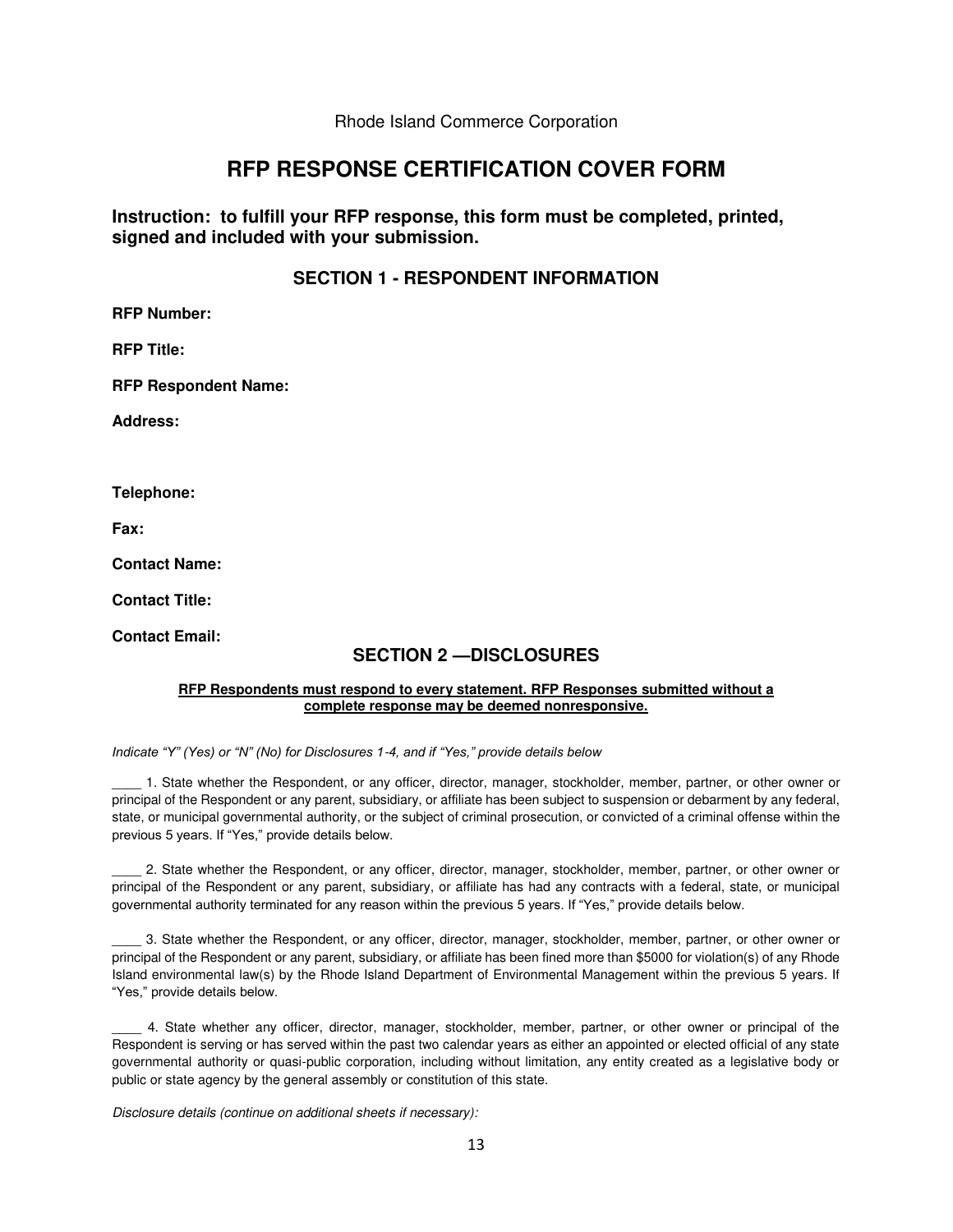

### **SECTION 3 —OWNERSHIP DISCLOSURE**

#### **Respondents must provide all relevant information. Respondent proposals submitted without a complete response may be deemed nonresponsive.**

If the Respondent is publicly held, the Respondent may provide owner information about only those stockholders, members, partners, or other owners that hold at least 10% of the record or beneficial equity interests of the Respondent; otherwise, complete ownership disclosure is required.

List each officer, director, manager, stockholder, member, partner, or other owner or principle of the Respondent, and each intermediate parent company and the ultimate parent company of the Respondent. For each individual, provide his or her name, business address, principal occupation, position with the Respondent, and the percentage of ownership, if any, he or she holds in the Respondent, and each intermediate parent company and the ultimate parent company of the Respondent.



#### **SECTION 4 —CERTIFICATIONS**

#### **Respondents must respond to every statement. Responses submitted without a complete response may be deemed nonresponsive.**

*Indicate "Y" (Yes) or "N" (No), and if "No," provide details below.* 

#### **THE RESPONDENT CERTIFIES THAT:**

\_\_\_\_ 1. The Respondent will immediately disclose, in writing, to the Rhode Island Commerce Corporation any potential conflict of interest which may occur during the term of any contract awarded pursuant to this solicitation.

\_\_\_\_ 2. The Respondent possesses all licenses and anyone who will perform any work will possess all licenses required by applicable federal, state, and local law necessary to perform the requirements of any contract awarded pursuant to this solicitation and will maintain all required licenses during the term of any contract awarded pursuant to this solicitation. In the event that any required license shall lapse or be restricted or suspended, the Respondent shall immediately notify the Rhode Island Commerce Corporation in writing.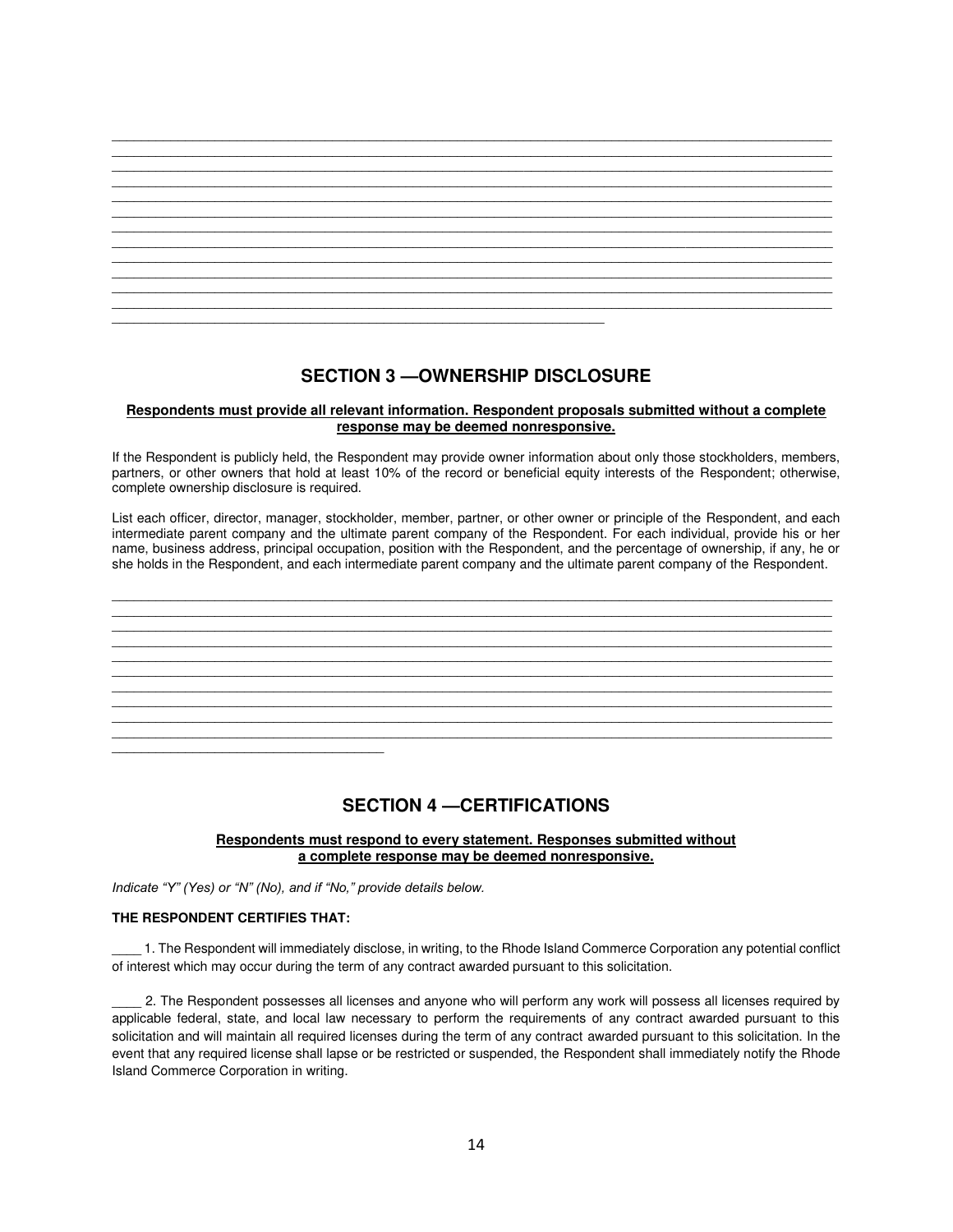\_\_\_\_ 3. The Respondent will maintain all required insurance during the term of any contract pursuant to this solicitation. In the event that any required insurance shall lapse or be canceled, the Respondent will immediately notify the Rhode Island Commerce Corporation in writing.

\_\_\_\_ 4. The Respondent understands that falsification of any information in its RFP response or failure to notify the Rhode Island Commerce Corporation of any changes in any disclosures or certifications in this Respondent Certification may be grounds for suspension, debarment, and/or prosecution for fraud.

\_\_\_\_ 5. The Respondent has not paid and will not pay any bonus, commission, fee, gratuity, or other remuneration to any employee or official of the Rhode Island Commerce Corporation or the State of Rhode Island or any subdivision of the State of Rhode Island or other governmental authority for the purpose of obtaining an award of a contract pursuant to this solicitation. The Respondent further certifies that no bonus, commission, fee, gratuity, or other remuneration has been or will be received from any third party or paid to any third party contingent on the award of a contract pursuant to this solicitation.

\_\_\_ 6. This RFP response is not a collusive RFP response. Neither the Respondent, nor any of its owners, stockholders, members, partners, principals, directors, managers, officers, employees, or agents has in any way colluded, conspired, or agreed, directly or indirectly, with any other Respondent or person to submit a collusive response to the solicitation or to refrain from submitting response to the solicitation, or has in any manner, directly or indirectly, sought by agreement or collusion or other communication with any other Respondent or person to fix the price or prices in the response or the response of any other Respondent, or to fix any overhead, profit, or cost component of the price in the response or the response of any other Respondent, or to secure through any collusion, conspiracy, or unlawful agreement any advantage against the Rhode Island Commerce Corporation or the State of Rhode Island or any person with an interest in the contract awarded pursuant to this solicitation. The price in the response is fair and proper and is not tainted by any collusion, conspiracy, or unlawful agreement on the part of the Respondent, its owners, stockholders, members, partners, principals, directors, managers, officers, employees, or agents.

\_\_\_\_ 7. The Respondent: (i) is not identified on the General Treasurer's list created pursuant to R.I. Gen. Laws § 37-2.5-3 as a person or entity engaging in investment activities in Iran described in § 37-2.5-2(b); and (ii) is not engaging in any such investment activities in Iran.

\_\_\_\_ 8. The Respondent will comply with all of the laws that are incorporated into and/or applicable to any contract with the Rhode Island Commerce Corporation.

Certification details (continue on additional sheet if necessary):